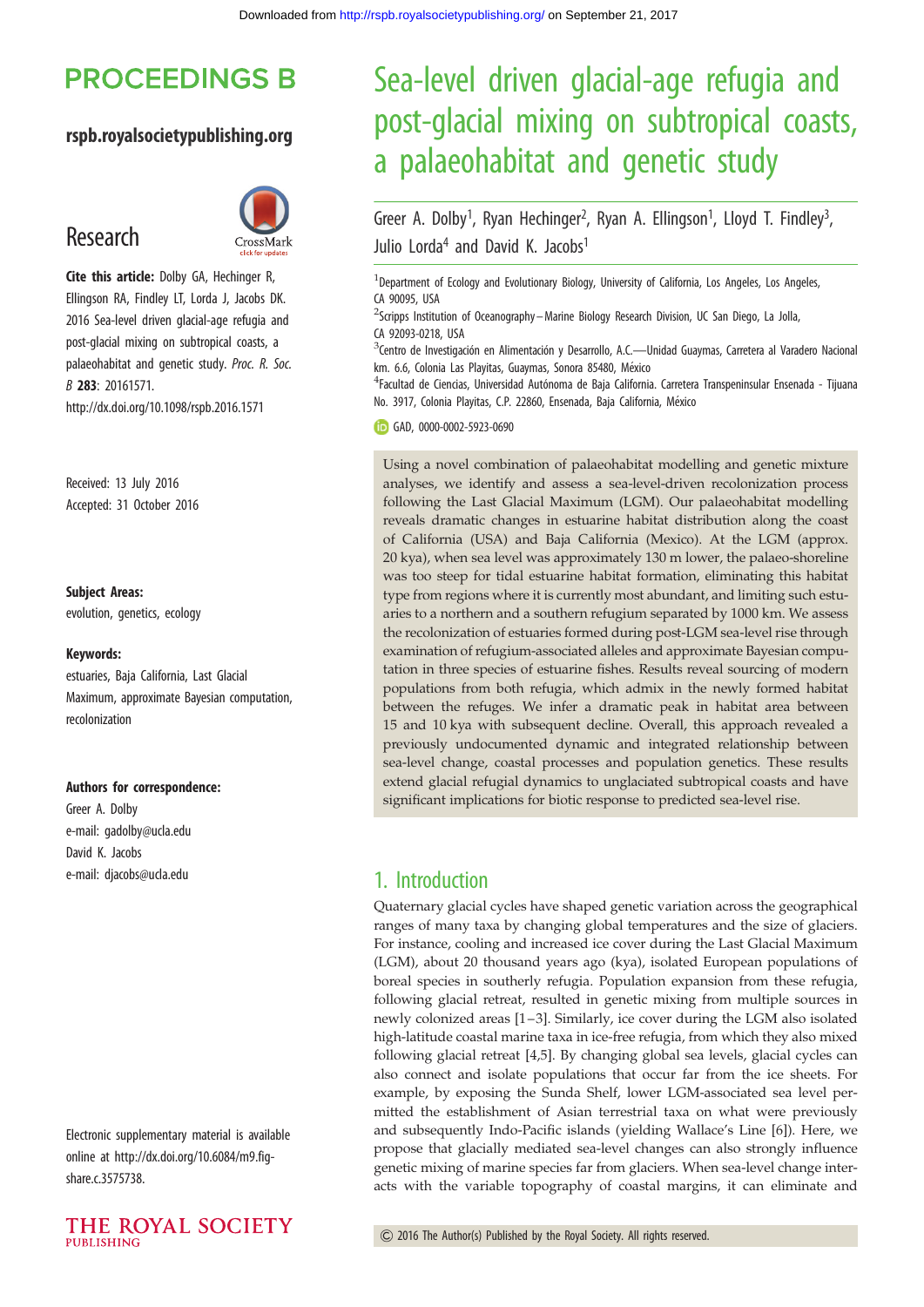<span id="page-1-0"></span>

Figure 1. Sample collection and bathymetric map. Bathymetry is contoured at 10 m intervals from 0 to 140 m below present sea level (orange to dark blue, respectively). White markers note sample sites for fish species where: G, Gillichthys mirabilis; Q, Quietula y-cauda; F, Fundulus parvipinnis. Triangle denotes the Cabo Colonet region, which our models predict supported habitat approximately 10 thousand years ago (kya), but does not today. Note the distribution of offshore islands, whose sizes increased with lowered sea level.

reform habitats over time. We examine specifically how this process alters the distribution of habitat through time, affecting the genetic structure of coastal marine populations.

The estuaries of southern Alta and northern Baja California (figure 1) serve as an excellent system to examine how sea-level change can isolate and reconnect populations living in discontinuous coastal habitat. Estuaries in this region are situated along a tectonically steepened and heterogeneous continental shelf [\[7,8](#page-6-0)]. Because estuaries only form in certain geomorphic contexts [\[9\]](#page-6-0), sea-level change would likely have changed the distribution of estuarine habitat over glacial cycles. We, therefore, chose to examine the population genetic structure of three species of co-distributed, low-dispersal estuarine fish

where population history can be inferred on these timescales. These fishes are characteristic of the marine-dominated, large estuaries that we examine here, and are relatively insensitive to salinity variation, simplifying our habitat modelling processes. Further, two of these species were previously studied to ascertain phylogeographic patterns and exhibited separate geographical clades corresponding to southern California and central Baja California [[10,11](#page-6-0)]. Sequence divergences and the absence of modern dispersal barriers led to suggestions of historical isolation through some unspecified mechanism [[10,12\]](#page-6-0). Interpreting these genetic patterns in the context of our prediction of estuarine habitat change over time, we hypothesize that this clade formation was influenced by isolation in estuarine refugia during glacial maxima. In the analysis, we focus on patterns generated during and following the LGM when the shoreline was approximately 130 m lower.

To estimate estuarine palaeohabitat distributions from the LGM to present, we developed and employed habitat modelling with parameters trained on the fishes' modern estuary habitat. To then predict the distribution of historical estuarine habitat, the model used information on historical sea level and modern bathymetry of the continental margin. For our population genetic work, we generated new, highly polymorphic microsatellite and larger mitochondrial DNA (mtDNA) datasets for the two previously studied fishes (Gillichthys mirabilis, longjaw mudsucker and Fundulus parvipinnis, California killifish) and did the same for the third co-distributed fish (Quietula y-cauda, shadow goby). These data permitted analyses of genetic mixing through a novel application of discriminant function analysis (DFA), a commonly used Bayesian clustering algorithm (STRUCTURE) and approximate Bayesian computation (ABC). Based on previously documented genetic patterns [\[10,11\]](#page-6-0), we predicted that our palaeohabitat models would reveal two primary refugia, one in southern California and one in central Baja California. We also predicted that microsatellite data would: (i) reveal two genetic groupings in accordance with the mitochondrial patterns previously observed, (ii) support a two-refugium scenario with admixture compared to a one-refugium scenario with northern range expansion and (iii) that non-refugium populations would be genetically mixed from populations from both of the inferred refugia (electronic supplementary material, figure S1).

## 2. Material and methods

#### (a) Habitat modelling

To predict estuarine palaeohabitat locations, we used two criteria that are essential to tidal estuary formation: shoreline slope and bathymetry [[13](#page-6-0)]. Slope values were parametrized from the 18 modern estuaries in which fish were sampled (electronic supplementary material, table S3). Slopes ranged between 0 and 1.3% (mean  $= 0.45$ , median  $= 0.39$ ). Estuaries were assumed to form at sea level (0 mbpsl  $\pm$  5 m). Importantly, these tidal estuaries are in a rainfall-limited climate where freshwater flow is limited and variable. As a result, these fishes live in a wide range of salinities and temperatures [\[14](#page-6-0) – [16](#page-6-0)]. Therefore, we did not include watershed characteristics [\[17\]](#page-6-0), flow regimes and water chemistries [\[18\]](#page-6-0) in our models, but these would be important considerations [[19](#page-6-0)] to accurately parametrize a species' niche for estuaries in wetter climates, though these factors may be difficult to hind-cast with certainty (electronic supplementary material).

In ArcGIS (ESRI, Redlands, CA, USA), using a composite sealevel curve [[20](#page-6-0)], we determined slope in a series of 10 m depth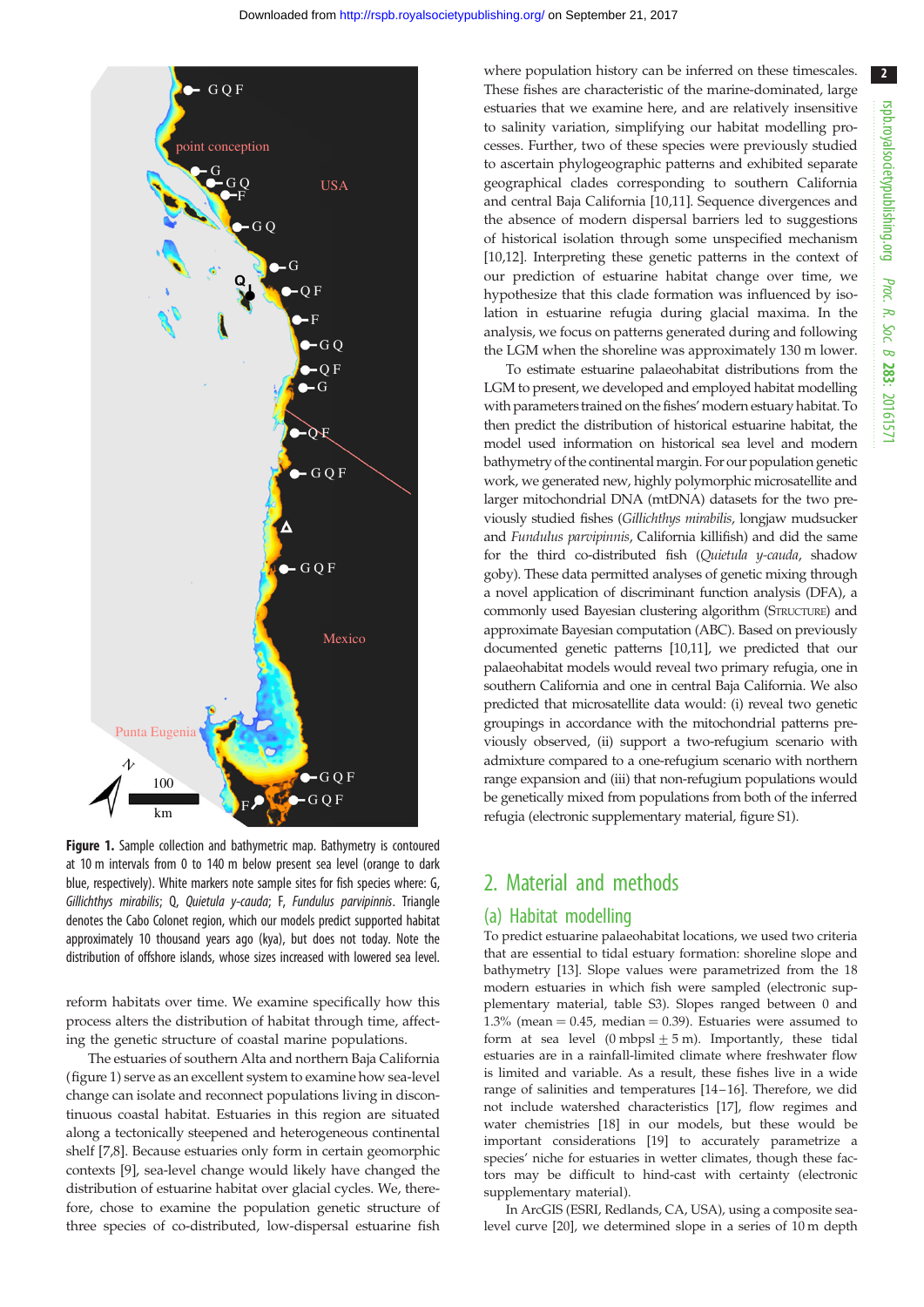<span id="page-2-0"></span>

Figure 2. Estuarine habitat distribution through time. Time slices are shown for three latitude-ordered coastal locations (listed left) that correspond to regions dotted on the quide map (right). Area is coloured as inhabitable (black) or too steep to form habitat (white) at  $18-20$  kya (140-120 mbpsl), approximately 15 kya (110– 100 mbpsl), approximately 10 kya (40– 30 mbpsl). Bathymetry is contoured in greyscale by 10 m bins; for each map, white on the left represents water and patterned area on the right represents land. Postglacial habitat originates at different times—North Conception (top) is the only refugium among these three locations (see electronic supplementary material, figure S7 for the full coastline time series).

bins covering  $+5$  to 140 m below present sea level (mbpsl) that correspond to sea level from modern (0 kya) to LGM lowstand (20 kya). To locate areas that met the slope criteria  $(0-1.3\%)$ , we queried a 30-arc second digital elevation model [\[21\]](#page-6-0), which yielded a sequence of depth-specific layers containing polygons of appropriate slope (figures 2 and [3\)](#page-3-0). The coastline was crudely subdivided into regional areas corresponding to modern habitat regions (electronic supplementary material, figure S7). Seven characteristics of these habitat polygons were calculated (e.g. summed polygon area, minimum polygon size) within each depth bin for each coastal region. We note that this parametrization is for tidal estuaries in rainfall-limited climates, not smaller lagoons where the species studied here rarely persist [[22](#page-6-0)[,23\]](#page-7-0), nor the classic freshwater-driven estuaries of wetter climates, such as the Atlantic coast of North America.

Previous work [[9\]](#page-6-0) classified southern California estuaries qualitatively into types, where physical size was the best differentiating factor. There are specific species assemblages (communities) associated with each estuary type; our fishes are associated with tidal habitat in larger estuaries. We, therefore, used the size attributes of modern habitats where our species occur, and applied these characteristics to the LGM-associated depth bin to identify refugia in which these species would likely occur. To do this we used the modern (0 kya,  $0 \pm 5$  mbpsl) depth bin and species occurrences from this study to determine which polygon attribute(s) best predict modern species occurrences. We first performed a 'habitat' DFA in JMP v11 (SAS Institute Inc., Cary, NC, USA) on the seven polygon attributes separated into two groups. The first group contained modern coastal regions that met slope requirements and where populations of these fishes were present  $(N = 6)$ ; the second group contained modern regions that met slope requirements but where populations of these fishes were absent  $(N = 2)$ . Vizcaíno was excluded from this habitat DFA after a robust fit outliers analysis (using Huber and Quartile methods with the default  $K = 4$ ) revealed bias owing to anomalous size. A stepwise variable selection process within the habitat DFA produced two predictive attributes. We entered these predictive attributes into a generalized linear model (GLM) with binomial distribution to determine which coastal region(s) within 130–140 m (20 kya) lowstand depth bin had size attributes that were similar to those of modern estuarine

habitats. The GLMs were calculated with and without Firth's Biased Adjustment estimates to account for small sample sizes and correlated variables. Statistically significant models were run again using a false discovery rate (see the electronic supplementary material, S1).

#### (b) Genetic mixing

Microsatellite markers were developed via Roche-454 sequencing (electronic supplementary genetic methods, tables S1 and S2). Screening, genotyping and quality control yielded the following number of loci, total number of alleles and sample sizes: G. mirabilis (16, 80 and 100), Q. y-cauda (17, 148 and 44) and F. parvipinnis (20, 199 and 79). To infer population structure, full microsatellite datasets were analysed in STRUCTURE [\[24\]](#page-7-0) using an admixture model with correlated allele frequencies. Each run included 1 million burnin and 5 million post-burnin replications and was replicated three to five times for Ks 2–5 for each species. Results were analysed with STRUCTURE HARVESTER [\[25\]](#page-7-0) and grouped in CLUMPP [\[26](#page-7-0)]. Tree reconstruction details for mtDNA and microsatellite data are in the electronic supplementary material, genetic methods.

To explicitly address the relative genetic contribution from inferred refugial sources (Vizcaíno and North Conception populations) to recolonized populations, we regressed the frequency of refugium-associated alleles against coastal distance. Microsatellite genotypic data were converted to allele counts for all individuals per species. We performed DFA without stepwise variable selection using this allele count data with a geographical subset of individuals in two groups: the North Conception Refugium group ( $N = 19$ , 12 and 26) and the Vizcaíno Refugium group  $(N = 14, 8$  and 18) for G. mirabilis, Q. y-cauda and F. parvipinnis, respectively. Alleles determined by DFA to significantly discriminate ( $\alpha = 0.05$ ) between these end-member populations were chosen for subsequent analysis. Each significant allele was designated as 'northern' or 'southern' based on its frequency within these two north and south training groups, and used in the genetic DFA ([figure 4](#page-5-0)b). Individuals with missing data for loci with significant alleles were excluded from the analysis, as they would be biased toward lower frequency scores. We summed the frequency

3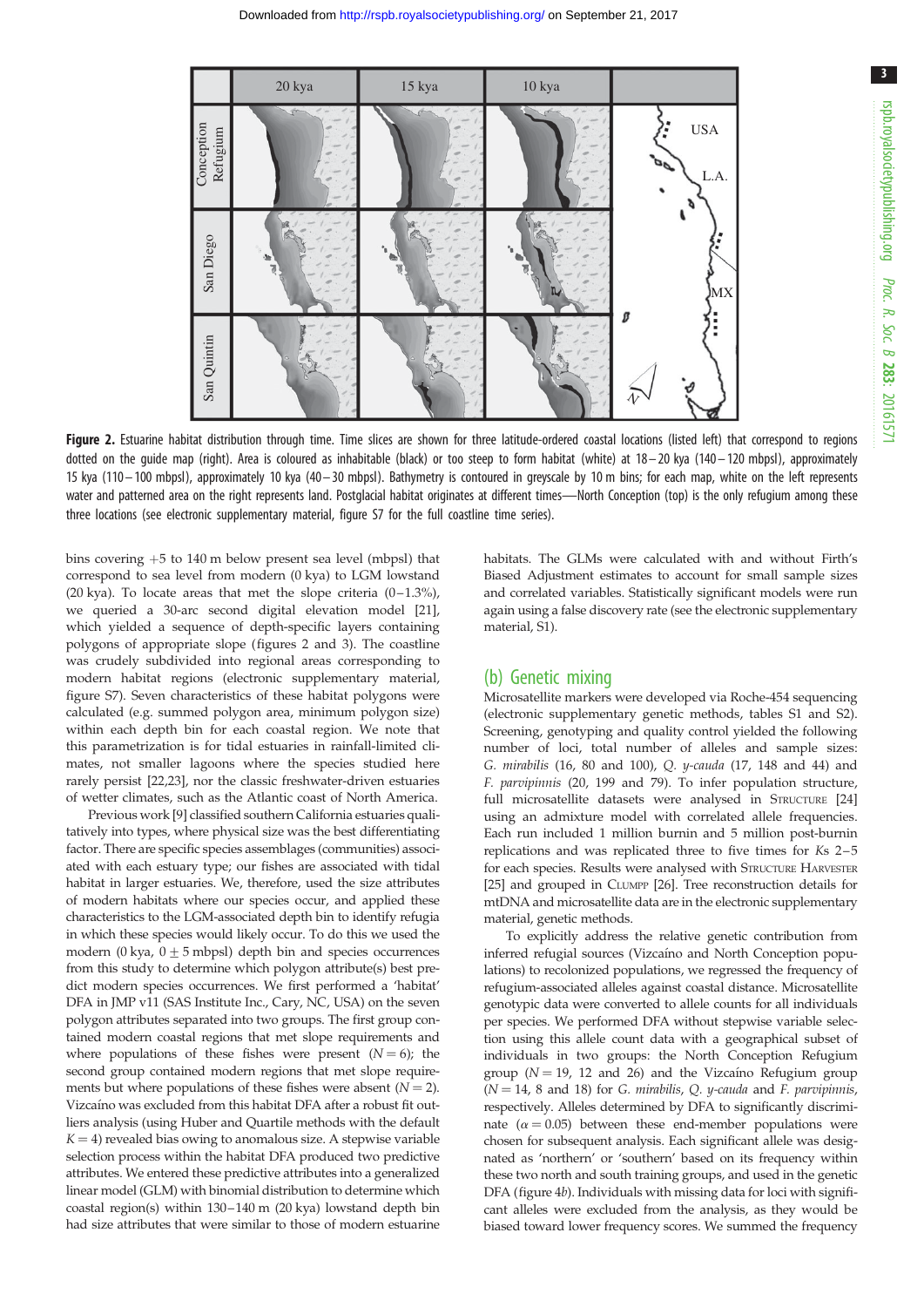<span id="page-3-0"></span>

**Figure 3.** Estuarine habitat abundance through time. (a) Sea-level curve adapted from [\[20\]](#page-6-0). Dashed arrow indicates meltwater pulse 1A and solid arrow notes onset of modern stillstand. (b) Total habitat area quantified through time for nine coastal regions (see electronic supplementary material, figure S8). Vizcaı´no refugium is coloured black and drives the overall habitat peak at approximately 14 kya, North Conception refugium is orange, nonrefugia are coloured in greyscale (see key). Locations are ordered by latitude. (c) Habitat area normalized by coastal area (akin to habitat density) over time. This graph excludes Vizcaíno to show the expansion of southern Californian habitat 15 – 9 kya. Regions are coloured by latitude in a gradient of red (north) to blue (south). Asterisk denotes timing of the Younger Dryas cold period. Time on x-axis applies to panels  $(a-c)$ .

of 'northern' and 'southern' alleles separately for each individual and graphed these sums against geographical coastal distance [\(figure 4](#page-5-0)b; electronic supplementary material, table S1). Regressions were performed (electronic supplementary material, table S5) to assess how the number of refugium-associated alleles changed with distance between the two purported refugia. All statistical analyses were performed in JMP v11 (SAS Institute Inc.).

Finally, we tested our inferred two-refugium scenario against a possible alternative one-refugium and isolation by distance scenario using DIYABC [[27](#page-7-0)]. We simplified the phylogeographic scenarios by grouping microsatellite data for each species into 'southern,' 'middle' or 'northern' geographical populations and then performed 2 million simulated datasets per species (electronic supplementary material, figure S9). Under scenario 1, the southern and northern populations were modelled as isolated since the LGM and admixed to form the middle group approximately 8 kya. Under scenario 2, the southern population is the only refugium and successively founds the middle and then northern group approximately 8 kya (electronic supplementary material, figure S9, S1, [[28](#page-7-0)]). Posterior values were assessed both directly and logistically per species, and predictive posterior error (PPE) rates were evaluated for each species using all simulations.

## 3. Results

## (a) Habitat modelling

Estimated estuarine habitat area changed dramatically across time and coastal location (figure 3). Total estuarine habitat area (all sites) increased nearly sixfold, from 646 to 3019 km<sup>2</sup>, between 20 and 13 kya, before decreasing to 892  $km<sup>2</sup>$  at present (figure 3b); mean estuarine habitat area changed from 71  $\text{km}^2$ to  $385 \text{ km}^2$  to  $241 \text{ km}^2$ , respectively. Within southern California, most habitats peaked in size between 12 and 9 kya (figure 3c).

The stepwise variable selection process phase of estuarine habitat DFA yielded two variables that classified the presence/absence of our three co-distributed fish taxa with statistical significance. The two significant variables were maximum observed polygon size and total habitat area ( $p =$ 0.01), which had zero misclassifications when predicting modern distributions for our species. Using these two variables within the lowstand (130–140 mbpsl) palaeohabitat bins, we tested 11 different refugium scenarios. A series of GLMs revealed five statistically supported refugium scenarios. Applying Firth's bias-adjusted corrections and false discovery rate to these five scenarios eliminated four, leaving Vizcaíno  $+$ North Conception as the only statistically supported LGM refugium scenario ( $p = 0.02$ , AICc = 12.9). A Vizcaíno-only, singlerefugium scenario was not statistically supported ( $p = 0.11$ ; electronic supplementary material, table S6).

#### (b) Genetic analyses

STRUCTURE and STRUCTURE HARVESTER analyses of microsatellite data for G. mirabilis and Q. y-cauda favoured two groups  $(K =$ 2) using likelihood scores. These groups were a predominantly northern and a southern group, and individuals from populations between the refugia were genetically mixed from the two inferred refugium populations [\(figure 4](#page-5-0)a). For F. parvipinnis, STRUCTURE favoured three groups (northern, central and southern), which could result from allele frequency changes associated with postglacial colonization or an additional factor (see §4).

The genetic DFA used to identify refugium-associated alleles extracted 14, 15 and 39 alleles for G. mirabilis, Q. y-cauda and F. parvipinnis, respectively, that discriminated ( $p < 0.05$ ) between the North Conception refugium and the Vizcaíno refugium.

The results from STRUCTURE and regressions of discriminant alleles for the three species support bidirectional mixing from two sources, consistent with scenario A in electronic supplementary material, figure S1. The northern and southern source (refugium) localities appear genetically distinct and intervening populations appear to be genetic mixtures of those two sources in both analyses ([figure 4](#page-5-0)).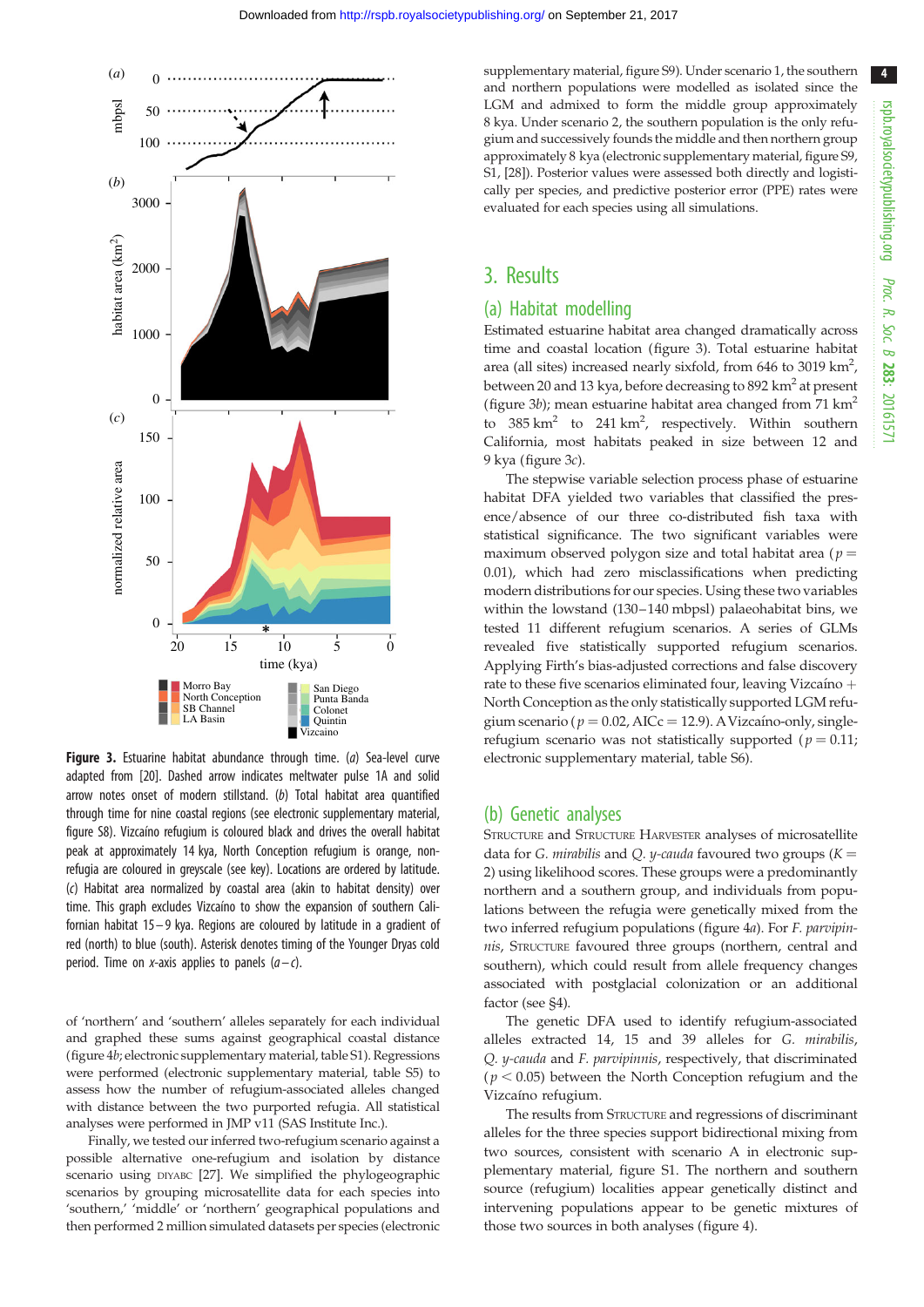Bayesian phylogenetic tree reconstructions using mtDNA for G. mirabilis and Q. y-cauda reveal both southern and northern clades (electronic supplementary material, figures S2a and S3a). Intervening populations are mixed as expected under the bidirectional recolonization scenario (electronic supplementary material, figure S1). The mtDNA tree topology for F. parvipinnis reveals a northern clade and is otherwise unresolved (electronic supplementary material, figure S4a). However, our microsatellite tree recovered northern and southern clades (electronic supplementary material, figure S4b), consistent with the previous mtDNA work [\[10](#page-6-0)]. Our three microsatellite Neighbour-Joining trees (electronic supplementary material, figures S2b, S3b and S4b) exhibit higher resolution and are generally consistent with the mtDNA trees topologically reflecting two refugial sources.

Relative posterior support from ABC analyses favour a tworefugium model over a one-refugium model for all three species using both direct (0.60, 0.60 and 0.68) and logistic (0.94, 0.70 and 0.94) posterior inferences for G. mirabilis, Q. y-cauda and F. parvipinnis, respectively. These results unambiguously indicate for each of the three species that a Vizcaíno-only refugium scenario with northern range expansion is not supported (see electronic supplementary material). PPE rates for these scenarios were high (0.14–0.23, electronic supplementary material, table S7), but appear to be within the range previously recorded for PPE calculated in DIYABC [\[29](#page-7-0)].

## 4. Discussion

### (a) Habitat through time

Our results reveal that coastal steepness reduced tidal estuarine habitat by more than half during the sea-level lowstand (130–140 mbpsl, approx. 20 kya) relative to present day. We find statistical support for two refugia (Vizcaíno refugium and N. Conception refugium, [figure 1\)](#page-1-0) separated by approximately 1000 km of uninhabited coast at lowstand ([figure 3\)](#page-3-0). We find that, following lowstand, most modern estuarine habitats rapidly formed during the first major meltwater pulse (approx. 15–12 kya, [figure 3](#page-3-0)a [\[20\]](#page-6-0)) and then decreased in size during the present sea-level stasis (approx. 7 kya, [figure 3](#page-3-0)c). The inferred 15–12 kya estuarine habitat peak probably occurred as seawater rapidly flooded lower-gradient shelf and valley topography, forming large, open tidal estuaries [\[30](#page-7-0)]. Subsequent Holocene estuarine habitat decline is consistent with coastal maturation where wave-generated erosion causes coastal retreat, sediments infill estuaries [\[31,32\]](#page-7-0), and bar formation at the estuary mouth reduces tidal influence [[9](#page-6-0)]. Such 'bar-built' closed lagoons are smaller, intermittently non-tidal and support different communities from tidal systems studied here [\[33](#page-7-0)]. Therefore, the coastal maturation process reduces the abundance of larger systems where the tidal estuarine fishes live [[9](#page-6-0)]. Our detection of end-Pleistocene abundance and Holocene decline of estuarine habitat is supported by previous archaeological and coastal process research that used kitchen-midden deposits and inferred a similar decline of large estuarine habitat over the Holocene [[34](#page-7-0)].

## (b) Southern California Bight geomorphic history

The coastal steepness of the Southern California Bight (SCB; defined here as Point Conception to Cabo Colonet, [figure 1](#page-1-0)), which prevented estuary formation during sea-level lowstand, likely resulted from wave protection afforded by the angle of the SCB [\[35](#page-7-0)] and by offshore islands, which emerged in greater number and area during lowstand [\(figure 1](#page-1-0)) [[36,37\]](#page-7-0). These features absorb northwesterly wave energy, thus limiting the power of wave attack [[38\]](#page-7-0). Without this buffer, wave action during successive lowstands would have eroded the palaeocoast [\[39](#page-7-0)], forming a lower-slope, more estuary-permissive shelf topography. Supporting this notion, areas more open to wave attack such as N. Conception and Vizcaíno have lowerslope shelf topography and are the sites of lowstand refugia indicated by our habitat models. Ongoing uplift of this region [[40](#page-7-0)] has further reduced the ability of waves to erode the lowstand palaeo-coast by continually exposing lower, steep (uneroded) regions of the shelf. Thus, we propose that regional uplift, the angle of the shoreline and protective offshore topography maintained a steep coastal shelf that limited the formation of tidal estuaries on this section of Pacific coast during glacial lowstand.

## (c) Phylogeography

In contrast with refugia invoked a posteriori in phylogeography, here our paleohabitat modelling enabled us to form and test hypotheses of northern and southern estuarine refugia suggested by previously observed northern and southern geographical clades [\[10,11](#page-6-0)]. Our palaeohabitat models statistically support only a scenario of two refugia (North Conception and Vizcaíno; electronic supplementary material, table S6), which geographically coincide with the previously identified [[10,11\]](#page-6-0) southern California and central Baja phyletic clades of F. parvipinnis and G. mirabilis. We used greater sampling, an additional taxon (Q. y-cauda) and new microsatellite data to further evaluate this prediction genetically. Results from ABC using these new genetic data unambiguously favour a two-refugium (Vizcaíno and N. Conception) scenario with admixture of intervening coastline compared with a single-refugium model with northern range expansion (electronic supplementary material, figure S9 table S7). STRUCTURE and genetic DFA analyses show in detail this admixture [\(figure 4\)](#page-5-0). The replication of this finding for each of three species and its coincidence with the northern (North Conception) and southern (Vizcaíno) refugia, statistically supported by the habitat models, lends robust support to the inference of a two-refugium and postglacial admixture scenario. Given the approximately 0.63 Myr divergence time of the northern and southern mtDNA clades ([[41](#page-7-0)]; see electronic supplementary methods) and their geographical concordance with these refugia, it is likely that similarly located refugia existed during previous lowstands.

While postglacial poleward expansion from a refugium is commonly observed in other taxa (electronic supplementary material, figure S1b) [\[1\]](#page-6-0), here refugium-associated allele frequencies decay bidirectionally with geographical distance ([figure 4](#page-5-0)b; electronic supplementary material, figure S1a). As predicted, individuals in non-refugium populations appear genetically admixed from the northern and southern refugia in STRUCTURE and geneticDFA results. This bidirectional expansion generated populations that were mixed from genetically distinct sources to produce broadly similar levels of genetic diversity relative to the source refugia (see electronic supplementary material, S1 and figure S5), not a decreased, subsampling of diversity as expected in dispersal from a single source [\[42](#page-7-0)]. Potential alternative explanations for unusual allelic patterns such as 'allele surfing' require a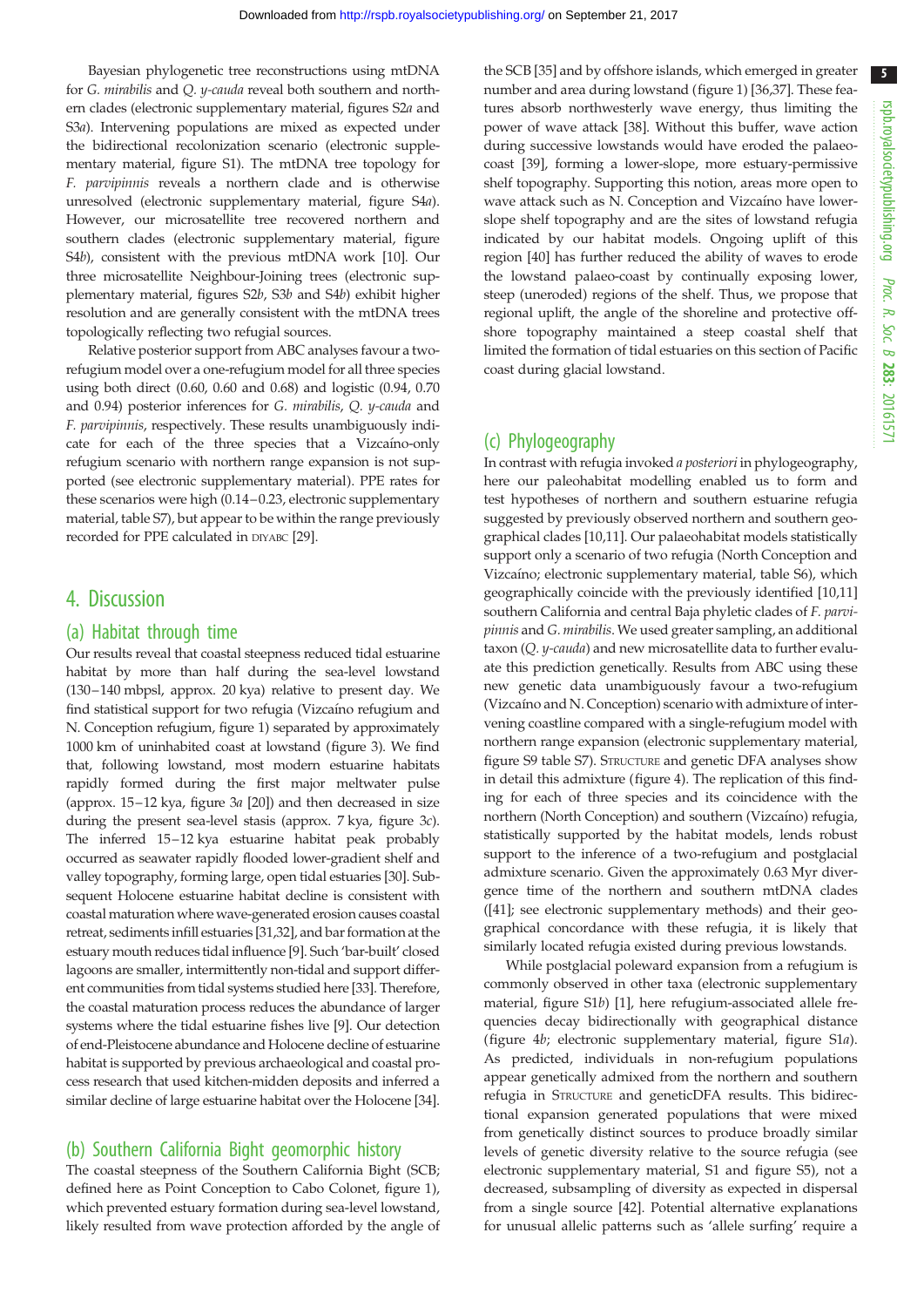<span id="page-5-0"></span>

Figure 4. Genetic signatures of refugia and subsequent population mixing. (a) Bayesian assignment tests from STRUCTURE using microsatellite data for individuals (vertical bars) ordered north (left, red) to south (right, blue). (b) The numbers of northern (red) and southern (blue) discriminant allele counts are shown for all individuals against geographical coastal distance where they were collected. Favoured regressions (AICc) are shown in corresponding colours (see electronic supplementary material, table S5).

continuous expanding front [[43\]](#page-7-0), which appears unlikely in taxa with marine dispersal and discontinuous habitat.

While the pattern of bidirectional mixing is observed for all three species, there is also heterogeneity among the species studied. Steepness and shape of the mixing curves differ (figure  $4b$ ), as does the favoured K in STRUCTURE results. These second-order species-specific genetic patterns likely result from ecology and life-history traits that affect dispersal [[44](#page-7-0)]. Interspecific differences in retention within estuaries may apply [\[10\]](#page-6-0). For instance, F. parvipinnis eggs adhere to estuarine vegetation and their larvae have not been sampled in the near shore plankton [\[45\]](#page-7-0). Such limited dispersal could account for the relatively low intrapopulation variance in the DFA discriminant allele scores for F. parvipinnis (figure 4b). Differential population sizes, fecundities and body sizes may also be factors [\[46](#page-7-0)], along with different abilities to persist in bar-built estuaries, which could have occurred undetected by our tidal estuary habitat models. Broadly, the three taxa show less genetic differentiation than small 'bar-built' estuary specialists [[47](#page-7-0)], and more differentiation than species that inhabit both estuaries and open, sandy flats in larger bays [\[23,48\]](#page-7-0). Therefore, the size and openness of preferred estuarine habitat may moderate the degree of genetic differentiation of their inhabitants.

In the discriminant allele regressions (figure 4b) for G. mirabilis and Q. y-cauda, the abundance of southern alleles begins to decrease at Bahía San Quintín (BSQ) as expected in the first habitat north of the southern (Vizcaíno) refugium. However, BSQ individuals of F. parvipinnis are enriched in southern alleles. A large habitat area is predicted to have arisen early at BSQ (figures [2](#page-2-0) and [3](#page-3-0)c). Thus, an early founder event and random drift may have increased the presence of southern alleles in this population [[49,50\]](#page-7-0). Alternatively, low salinity tolerance in this species [[14\]](#page-6-0) may have enabled it to persist upstream at BSQ through the LGM. Such upstream habitat would not be reflected in the tidal estuary

habitat models developed here, though in this scenario we would expect BSQ individuals to be more genetically differentiated in STRUCTURE results than we observe (figure 4a).

#### (d) Environmental influences

Many studies have focused on changing temperature during glacial cycles as a control on postglacial expansion ([\[51](#page-7-0)], but see [\[52](#page-7-0)]). Several factors, however, mitigate the effect of temperature along the southern California coast. The cold California Current, upwelling, and upwelling-induced low clouds and fog along the Pacific coast limit seasonal and latitudinal temperature change relative to, for instance, the Atlantic coast [\[53\]](#page-7-0), and limit temperature excursions in coastal estuary settings. In addition, in the northern part of our study region, sea-surface temperatures appear to have increased by only  $2.7^{\circ}$ C between LGM and present [\[54\]](#page-7-0), which is similar to or less than temperature changes produced by modern El Niño events [[55](#page-7-0)]. Temperature differences in Pacific coast estuaries are also strongly influenced by estuary type and residence time [[56](#page-7-0)]. Thus, in the region of the study, glacial cycle temperature changes are likely to be limited and temperature variability poorly correlated with simple predictors such as latitude or general circulation models. These points and the results of this study indicate that sea-level change and coastal topography are primary drivers of tidal estuary formation in topographically complex, rainfall-limited climates.

## 5. Conclusion

Our understanding of how glacial–interglacial cycles influenced recent evolution of modern biota is dominated by work on temperate and terrestrial species living on glaciated coastlines, and is often associated with northern range expansion. Such range shifts likely pertain to some coastal regions and 6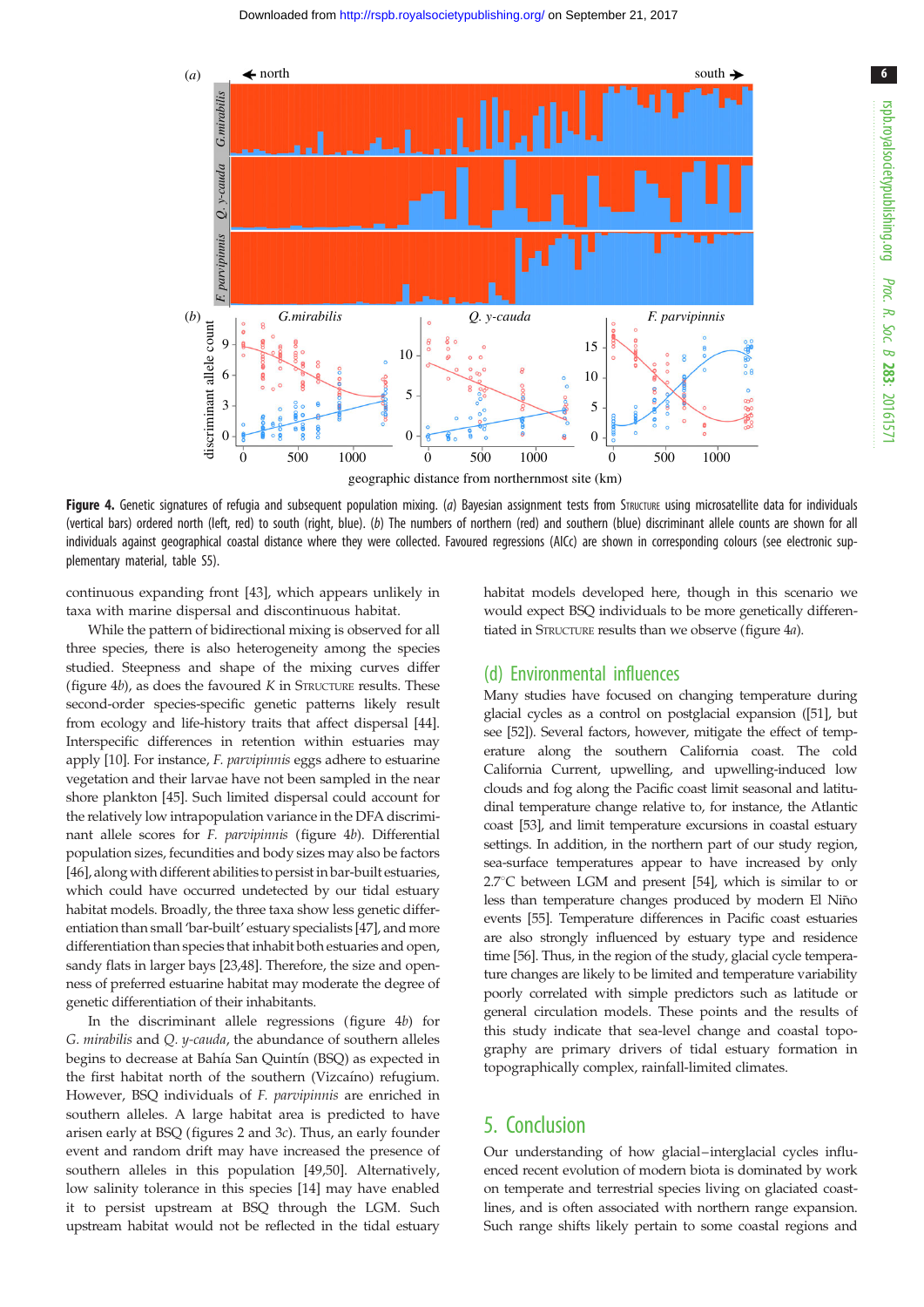7

<span id="page-6-0"></span>species ([[57](#page-7-0)], but see [\[58](#page-7-0)–[60](#page-7-0)]). However, our analysis of southwestern North American estuarine fishes reveals that sea-level change and shelf topography interacted to form estuarine refugia separated by long stretches of unoccupied coast during the last glaciation. Postglacial habitat expansion via sea-level rise onto shallower-sloping shelf area was dramatic in the 1000 km-wide inter-refugial coastline. This rapid expansion is associated with genetic mixing between distinct allele sets sourced from distinct refugia, and not expansion to the north of subsampled southern alleles (electronic supplementary material, figure S1), as in the case of F. heteroclitus on the tectonically passive, lower-grade North American Atlantic coast [\[61\]](#page-7-0).

These findings were possible through palaeohabitat modelling using physical coastal attributes, comparative molecular work of co-distributed species and an interdisciplinary framework. These techniques should be tested with larger genetic datasets and applied to other habitat types, geographical areas and taxa. Here, they illuminate a previously undocumented process of refugial isolation and recolonization. Similar processes may be important in the evolution of the many coastal species that live in discontinuously distributed habitats. Finally, projected anthropogenic sea-level rise [[62](#page-7-0)] may alter the abundance and distribution of coastal habitat as waters flood new and variable coastal topography. Further modelling is needed to determine the nature of such alterations and the impacts on associated inhabitants.

Data accessibility. Dolby, G. A., Hechinger, R. F., Ellingson, R. A., Findley, L. T., Lorda, J. & Jacobs, D. K. 2016 Sea-level driven glacial-age refugia and post-glacial mixing on subtropical coasts, a palaeohabitat and genetic study. Dryad Digital Repository. [http://](http://dx.doi.org/10.5061/dryad.46092) [dx.doi.org/10.5061/dryad.46092](http://dx.doi.org/10.5061/dryad.46092) [[63](#page-7-0)].

Authors' contributions. G.A.D. co-conceived of the study, carried out laboratory work, data analysis, habitat model development, drafted and co-wrote the manuscript; R.H. contributed to the conception of the study, field collections, analyses and writing; R.A.E. assisted sample collection, data analysis, and molecular laboratory work and writing; L.T.F. conducted taxonomic identification and collection of samples; J.L. assisted with project and fieldwork logistics; D.K.J. co-conceived the study, designed the study, led sampling efforts and co-wrote the manuscript. All authors gave final approval for publication.

Competing interests. We have no competing interests.

Funding. G.A.D. and D.K.J. were funded by NSF-DDIG no. 1110538; G.A.D. was also supported by the AMNH Lerner-Gray Fund; R.H. was funded by NSF/NIH EID no. DEB-0224565 and CA-SeaGrant no. R/OPCENV-01; R.A.E., L.T.F. and D.K.J. were funded by UC-MEXUS; J.L. was funded by UC-MEXUS-CONYACT; D.K.J. was also supported by the NASA Astrobiology Institute and the Tegner Memorial Fund.

Acknowledgements. We thank T. Baumiller, K. Lafferty, B. Spies, D. Yuan for aid in sample collection, C. Thacker and R. Feeney of LACMNH for providing samples, J. Pollinger for library support, C. Lau, F. Tausif, S. Mostofi for data collection, and M. Nakamura for statistical advice, and the Mexican government for issuing permits and allowing sample collection. We thank G. Vermeij and additional anonymous reviewers for comments that strengthened this manuscript.

## **References**

- 1. Hewitt G. 2000 The genetic legacy of the Quaternary ice ages. Nature 405, 907 – 913. ([doi:10.1038/](http://dx.doi.org/10.1038/35016000) [35016000](http://dx.doi.org/10.1038/35016000))
- 2. Hewitt GM. 2004 Genetic consequences of climatic oscillations in the Quaternary. Phil. Trans. R. Soc. Lond. B 359, 183-195. ([doi:10.1098/rstb.](http://dx.doi.org/10.1098/rstb.2003.1388) [2003.1388\)](http://dx.doi.org/10.1098/rstb.2003.1388)
- 3. Taberlet P, Fumagalli L, Wust-Saucy AG, Cosson JF. 1998 Comparative phylogeography and postglacial colonization routes in Europe. Mol. Ecol. 7, 453 – 464. [\(doi:10.1046/j.1365-294x.1998.](http://dx.doi.org/10.1046/j.1365-294x.1998.00289.x) [00289.x\)](http://dx.doi.org/10.1046/j.1365-294x.1998.00289.x)
- 4. Ilves KL, Huang W, Wares JP, Hickerson MJ. 2010 Colonization and/or mitochondrial selective sweeps across the North Atlantic intertidal assemblage revealed by multi-taxa approximate Bayesian computation. Mol. Ecol. 19, 4505– 4519. ([doi:10.](http://dx.doi.org/10.1111/j.1365-294X.2010.04790.x) [1111/j.1365-294X.2010.04790.x](http://dx.doi.org/10.1111/j.1365-294X.2010.04790.x))
- 5. Fraser CI, Nikula R, Spencer HG, Waters JM. 2009 Kelp genes reveal effects of subantarctic sea ice during the Last Glacial Maximum. Proc. Natl Acad. Sci. USA 106, 3249 - 3253. ([doi:10.1073/pnas.](http://dx.doi.org/10.1073/pnas.0810635106) [0810635106\)](http://dx.doi.org/10.1073/pnas.0810635106)
- 6. Mayr E. 1944 Wallace's Line in the light of recent zoogeographic studies. Q. Rev. Biol.  $19$ ,  $1 - 14$ . [\(doi:10.1086/394684](http://dx.doi.org/10.1086/394684))
- 7. Ingersoll RV, Rumelhart PE. 1999 Three-stage evolution of the Los Angeles basin, southern California. Geology 27, 593– 596. [\(doi:10.1130/](http://dx.doi.org/10.1130/0091-7613(1999)027%3C0593:TSEOTL%3E2.3.CO;2) [0091-7613\(1999\)027](http://dx.doi.org/10.1130/0091-7613(1999)027%3C0593:TSEOTL%3E2.3.CO;2) < 0593:TSEOTL > 2[.](http://dx.doi.org/10.1130/0091-7613(1999)027%3C0593:TSEOTL%3E2.3.CO;2)3.CO;2)
- 8. Plattner C, Malservisi R, Govers R. 2009 On the plate boundary forces that drive and resist Baja California

motion. Geology 37, 359 – 362. [\(doi:10.1130/](http://dx.doi.org/10.1130/G25360A.1) [G25360A.1](http://dx.doi.org/10.1130/G25360A.1))

- 9. Jacobs D, Stein ED, Longcore T. 2011 Classification of California estuaries based on natural closure patterns: templates for restoration and management. Southern California Coastal Water Research Project 619, pp. 1–50. (idoi:10.2307/3768203)
- 10. Bernardi G, Talley D. 2000 Genetic evidence for limited dispersal in the coastal California killifish, Fundulus parvipinnis. J. Exp. Mar. Biol. Ecol. 255, 187 – 199. [\(doi:10.1016/S0022-0981\(00\)00298-7](http://dx.doi.org/10.1016/S0022-0981(00)00298-7))
- 11. Huang D, Bernardi G. 2001 Disjunct Sea of Cortez– Pacific Ocean Gillichthys mirabilis populations and the evolutionary origin of their Sea of Cortez endemic relative, Gillichthys seta. Mar. Biol. 138, 421 – 428. [\(doi:10.1007/s002270000454](http://dx.doi.org/10.1007/s002270000454))
- 12. Jacobs DK, Haney TA, Louie KD. 2004 Genes, diversity, and geologic process on the Pacific coast. Annu. Rev. Earth Planet. Sci. 32, 601– 652. [\(doi:10.](http://dx.doi.org/10.1146/annurev.earth.32.092203.122436) [1146/annurev.earth.32.092203.122436](http://dx.doi.org/10.1146/annurev.earth.32.092203.122436))
- 13. Kench PS. 1999 Geomorphology of Australian estuaries: review and prospect. Aust. J. Ecol. 24, 367–380. [\(doi:10.](http://dx.doi.org/10.1046/j.1442-9993.1999.00985.x) [1046/j.1442-9993.1999.00985.x](http://dx.doi.org/10.1046/j.1442-9993.1999.00985.x))
- 14. Griffith RW. 1974 Environment and salinity tolerance in the genus Fundulus. Copeia 1974, 319 – 331. [\(doi:10.2307/1442526\)](http://dx.doi.org/10.2307/1442526)
- 15. Feldmeth CR, Waggoner JP. 1972 Field measurements of tolerance to extreme hypersalinity in the California killifish, Fundulus parvipinnis. Copeia 1972, 592– 594. ([doi:10.2307/1442940\)](http://dx.doi.org/10.2307/1442940)
- 16. Courtois LA. 1976 Respiratory responses of Gillichthys mirabilis to changes in temperature, dissolved oxygen

and salinity. Comp. Biochem. Physiol. A Physiol.  $53$ ,  $7-$ 10. [\(doi:10.1016/S0300-9629\(76\)80002-3\)](http://dx.doi.org/10.1016/S0300-9629(76)80002-3)

- 17. Dias MS, Oberdorff T, Hugueny B, Leprieur F, Jézéquel C, Cornu J-F, Brosse S, Grenouillet G, Tedesco PA. 2014 Global imprint of historical connectivity on freshwater fish biodiversity. Ecol. Lett. 17, 1130– 1140. ([doi:10.1111/ele.12319](http://dx.doi.org/10.1111/ele.12319))
- 18. Whitfield AK, Elliott M, Basset A, Blaber SJM, West RJ. 2012 Paradigms in estuarine ecology—a review of the Remane diagram with a suggested revised model for estuaries. Estuar. Coast. Shelf Sci. 97, 78– 90. [\(doi:10.1016/j.ecss.2011.11.026\)](http://dx.doi.org/10.1016/j.ecss.2011.11.026)
- 19. Varela S, Lima-Ribeiro MS, Terribile LC. 2015 A short guide to the climatic variables of the Last Glacial Maximum for biogeographers. PLoS ONE 10, e0129037. [\(doi:10.1371/journal.pone.0129037\)](http://dx.doi.org/10.1371/journal.pone.0129037)
- 20. Chaytor JD, Goldfinger C, Meiner MA, Huftile GJ, Romsos CG, Legg MR. 2008 Measuring vertical tectonic motion at the intersection of the Santa Cruz-Catalina Ridge and Northern Channel Islands platform, California Continental Borderland, using submerged paleoshorelines. Geol. Soc. Am. Bull. 120, 1053– 1071. ([doi:10.1130/B26316.1](http://dx.doi.org/10.1130/B26316.1))
- 21. Becker JJ et al. 2009 Global bathymetry and elevation data at 30 arc seconds resolution: SRTM30 plus. Mar. Geod. 32, 355–371. ([doi:10.](http://dx.doi.org/10.1080/01490410903297766) [1080/01490410903297766](http://dx.doi.org/10.1080/01490410903297766))
- 22. Jacobs D, Stein ED, Longcore T. 2010 Classification of California estuaries based on natural closure patterns: templates for restoration and management. Southern California Coastal Water Research Project 619.